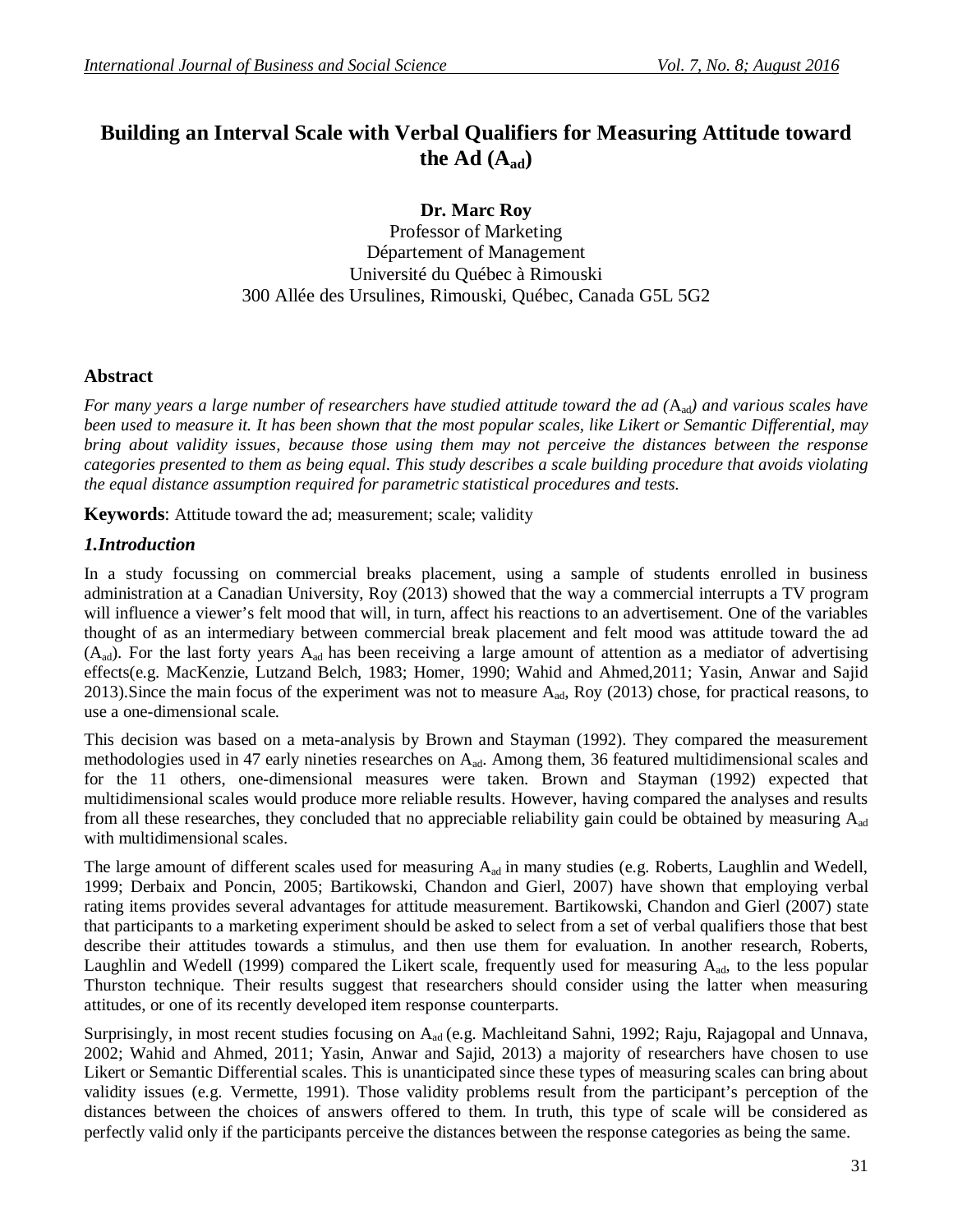This is generally not the case, since a large amount of studies have shown that visually equal-appearing scales in questionnaires are susceptible to violations of the equal distance assumption most researchers consider required for parametric statistical procedures and tests (e.g. Labovitz, 1967; Traylor, 1983). In addition, Munshi (2014) has shown that the equal interval assumption may not be valid for Likert scales.

Therefore, to eliminate any doubt as to the validity of the scale used to measure  $A_{ad}$ , Roy (2013) decided to pick out custom-made verbal rating items for his research. Pras (1976) refers to such items as having verbal qualifiers "at a psychologically equal distance of each other". The method developed by Roy (2013) to select them is a variation on Thurstone's technique, for which a sample of participants coming from the same population used for the main experiment are asked to choose verbal rating items perceived by them as being at an equal distance from each other. Actually, in total, three samples of participants had to be used for the complete elaboration of the measuring scale.

A summary of the entire process employed for the commercial breaks placement study is shown in Figure 1.

| <b>STEPS</b>       | SAMPLE SIZE (n) | <b>OBJECTIVE</b>                               |  |  |
|--------------------|-----------------|------------------------------------------------|--|--|
| Littérature Review |                 | Choosing initial potential verbal rating items |  |  |
| Prel. Experiment 1 | 31              | Rejecting unacceptable items                   |  |  |
| Prel. Experiment 2 | 70              | Classify and evaluate remaining items          |  |  |
| Prel. Experiment 3 | 34              | Evaluation of potential measuring scales       |  |  |
| Main Experiment    | 72              | Effects of commercial break on ad efficacy     |  |  |

**Figure 1: Experimental design used for the commercial breaks placement study**

## *2. Building a verbal rating scale for measuring Aad*

One of the goals of the study on commercial breaks placement was to measure A<sub>ad</sub>as a mediator of advertising effects. The main experiment took place at l' Université du Québec à Rimouski, using 72 night time adult undergraduate students in business administration. Their age varied from 19 to 48 ( $M = 23.60$ ; SD = 4.86). The sample consisted predominantly of women (41; 56.94 %).To build the measuring scale a preliminary experiment was done, using a sample of 70 night time adult undergraduate students in business administration but different from those used for the main study. The participants' age varied from 19 to 31 ( $M = 23.30$ ; SD = 2.60). This sample also consisted predominantly of women (42; 60 %). No significant statistical differences between data coming from the first and second samples were found, leading to conclude that both samples were similar regarding to the age and sex of the participants. The students in the preliminary experiment were given a detailed description of the main research subject, so that when evaluating the potential verbal rating items they would have a clear idea of what was going to be investigated. Because  $A_{ad}$  was to be measured with a one-dimensional scale, it was emphasized to the students that the concept being studied had to be thought of as one-dimensional. Obviously, the justification for using samples of students coming from the same program was to make sure that the verbal items picked would be understood in the same way by both groups.

Prior to these two experiments, a list of 35verbal rating items had been produced by reviewing a large number of recent studies focusing on  $A_{ad}$ . These 35 items were submitted to another group of 31 students coming from the same program as above, this to make sure that they were all worded similarly, that they did not differ in structure and that they meant the same thing to all the students.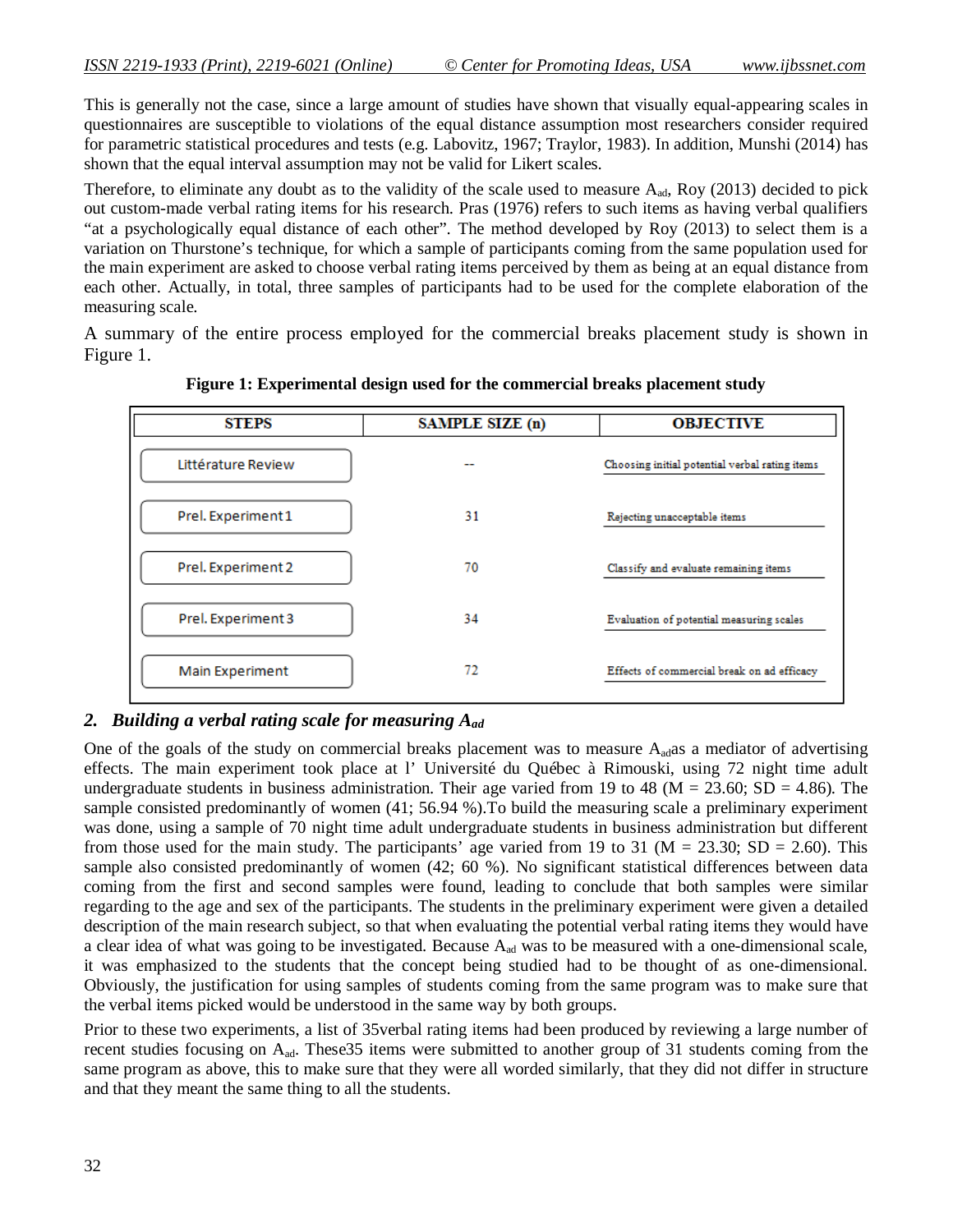For every evaluated item a choice of four short definitions was offered and the participants had to pick the one closest to their own perception of its meaning. The session ended with an informal discussion. This led to 20 verbal qualifiers finally being kept. They are shown, in alphabetical order, in Table 1.

| <b>ACCEPTABLE</b>    | <b>AMAZING</b>        |
|----------------------|-----------------------|
| <b>BAD</b>           | <b>DREADFUL</b>       |
| <b>EXCELLENT</b>     | <b>EXTREMELY POOR</b> |
| GOOD                 | <b>GOOD ENOUGH</b>    |
| <b>GREAT</b>         | <b>NOT SO GOOD</b>    |
| <b>NOT VERY GOOD</b> | OKAY                  |
| <b>POOR</b>          | PRETTY GOOD           |
| <b>QUITE GOOD</b>    | <b>REALLY BAD</b>     |
| <b>REALLY GOOD</b>   | <b>VERY GOOD</b>      |
| <b>VERY POOR</b>     | <b>WONDERFUL</b>      |

|  |  |  |  | Table 1: Potential verbal rating items to be used for measuring $A_{ad}$ |  |
|--|--|--|--|--------------------------------------------------------------------------|--|
|  |  |  |  |                                                                          |  |

The procedure employed in the next experiment, used to evaluate these 20 verbal qualifiers, went as followed:

- 1. Each student was handed a randomly sorted list of the twenty verbal items shown in Table1.
- 2. The students were asked to classify these items in increasing order of intensity, going from the very negative to the very positive.
- 3. The students then had to award a value, going from 0 to 10, to each of the previously classified items. These numerical values (0 to 10) were picked because they were to represent the intervals of the scale used for the main experiment.

#### *3.Results*

Ranking, mean and standard deviation for each of the 20 verbal items appear in Table 2. It should be noted that only those in bold type have been selected to be included in the measuring scale.

| <b>VERBAL ITEM</b>    | $\sim$ 0.010 $\sim$ $\sim$ $\sim$ 0.010 $\sim$ 0.010 $\sim$ 0.010 $\sim$ 0.010 $\sim$ 0.010 $\sim$ 0.010 $\sim$ 0.010 $\sim$ 0.010 $\sim$ 0.010 $\sim$<br><b>MEAN</b> | <b>STANDARD DEVIATION</b> |
|-----------------------|-----------------------------------------------------------------------------------------------------------------------------------------------------------------------|---------------------------|
| <b>DREADFUL</b>       | 0.08                                                                                                                                                                  | 0.25                      |
| <b>REALLY BAD</b>     | 0.80                                                                                                                                                                  | 0.60                      |
| <b>EXTREMELY POOR</b> | 1.23                                                                                                                                                                  | 0.67                      |
| <b>BAD</b>            | 1.54                                                                                                                                                                  | 0.92                      |
| <b>VERY POOR</b>      | 1.86                                                                                                                                                                  | 0.79                      |
| NOT SO GOOD           | 2.70                                                                                                                                                                  | 1.06                      |
| <b>POOR</b>           | 2.75                                                                                                                                                                  | 0.96                      |
| <b>NOT VERY GOOD</b>  | 3.13                                                                                                                                                                  | 0.83                      |
| <b>OKAY</b>           | 4.82                                                                                                                                                                  | 1.09                      |
| <b>ACCEPTABLE</b>     | 4.86                                                                                                                                                                  | 0.86                      |
| <b>GOOD ENOUGH</b>    | 5.40                                                                                                                                                                  | 1.33                      |
| <b>QUITE GOOD</b>     | 5.61                                                                                                                                                                  | 1.15                      |
| <b>GOOD</b>           | 5.76                                                                                                                                                                  | 0.86                      |
| <b>PRETTY GOOD</b>    | 7.02                                                                                                                                                                  | 0.87                      |
| VERY GOOD             | 7.22                                                                                                                                                                  | 1.18                      |
| <b>REALLY GOOD</b>    | 7.49                                                                                                                                                                  | 1.01                      |
| <b>EXCELLENT</b>      | 8.53                                                                                                                                                                  | 0.95                      |
| <b>WONDERFUL</b>      | 8.83                                                                                                                                                                  | 1.13                      |
| <b>GREAT</b>          | 9.00                                                                                                                                                                  | 1.16                      |
| <b>AMAZING</b>        | 9.44                                                                                                                                                                  | 1.08                      |

|  | Table 2: Question and A <sub>ad</sub> Measuring Scale used in main experiment |  |  |  |  |
|--|-------------------------------------------------------------------------------|--|--|--|--|
|--|-------------------------------------------------------------------------------|--|--|--|--|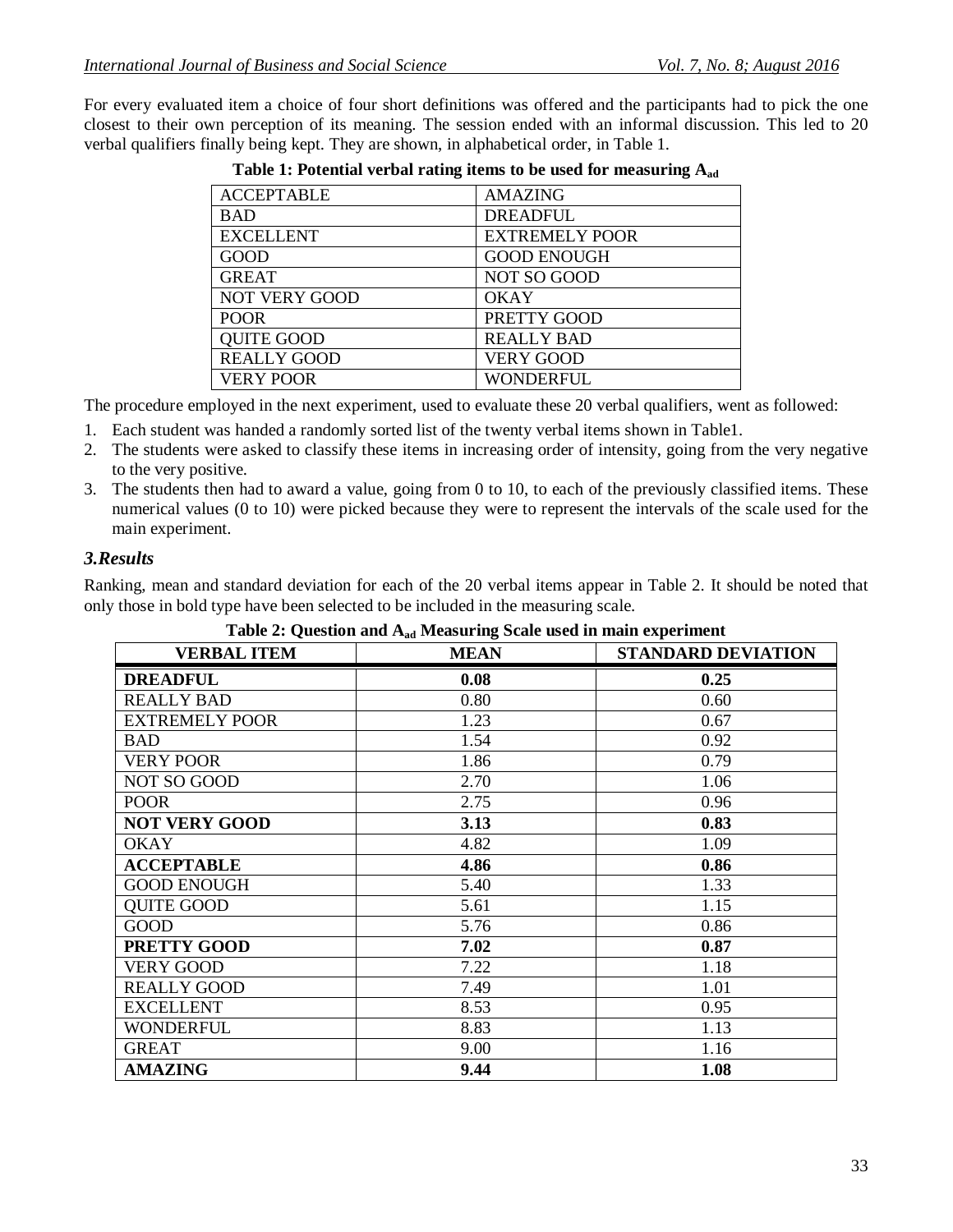In order to be picked an item needed to meet two conditions, that is:

- a) Its average score had to be very close to the numbers displayed on the scale.
- b) Its standard deviation had to be small.

#### **Figure 2: Question and A<sub>ad</sub> Measuring Scale used in main experiment**



Using yet another group of students ( $n = 34$ ) coming from the same program, a variety of scale versions featuring different numbers of verbal items were evaluated. It was finally decided to adjoin only five verbal qualifiers to the numerical values, this so not to overfill the measuring scale. Figure 2 shows the resulting  $A_{ad}$  measuring scale used for the main experiment. To comprehend the motivation behind the specific wording of the question attached to the scale, one should take into account that so to maximize the effects of the treatment studied in the main experiment, it was judged more appropriate that the questionnaire be filled out immediately after the commercial break.

#### *4. Discussion*

Even though it has been shown (e.g. Pras, 1976; Roberts, Laughlin and Wedell, 1999; Bartikowski, Chandon and Gierl, 2007; Munshi, 2014) that using a method for building verbal items scales perceived as being at an equal distance from each other provides several advantages for attitude measurement, many researchers still prefer using Likert or Semantic Differential scales. The main reason given is that the Turnstone technique, or a variation of it, is complex and time consuming.

The main objective of this paper was to demonstrate that it is possible to build a scale specifically adapted to the studied variable and the surveyed population, and that this can be done by implementing a relatively simple procedure. The main benefit of this approach is to greatly diminish doubts as to the scale's validity. Although the modus operandi described in this paper may seem somewhat cumbersome, preparing the measuring scale shown in Figure 1 took only a few days. The resulting scale was later used for the main experiment and allowed the observation of a significant mediating role of  $A_{ad}$  on advertising effects.

Due to its limited scope, the observations made in this study cannot be generalized in any way. On the other hand, it will hopefully inspire other researchers not to rapidly cast aside the possibility of using a procedure based on the Thurstone technique for measuring  $A_{ad}$ .